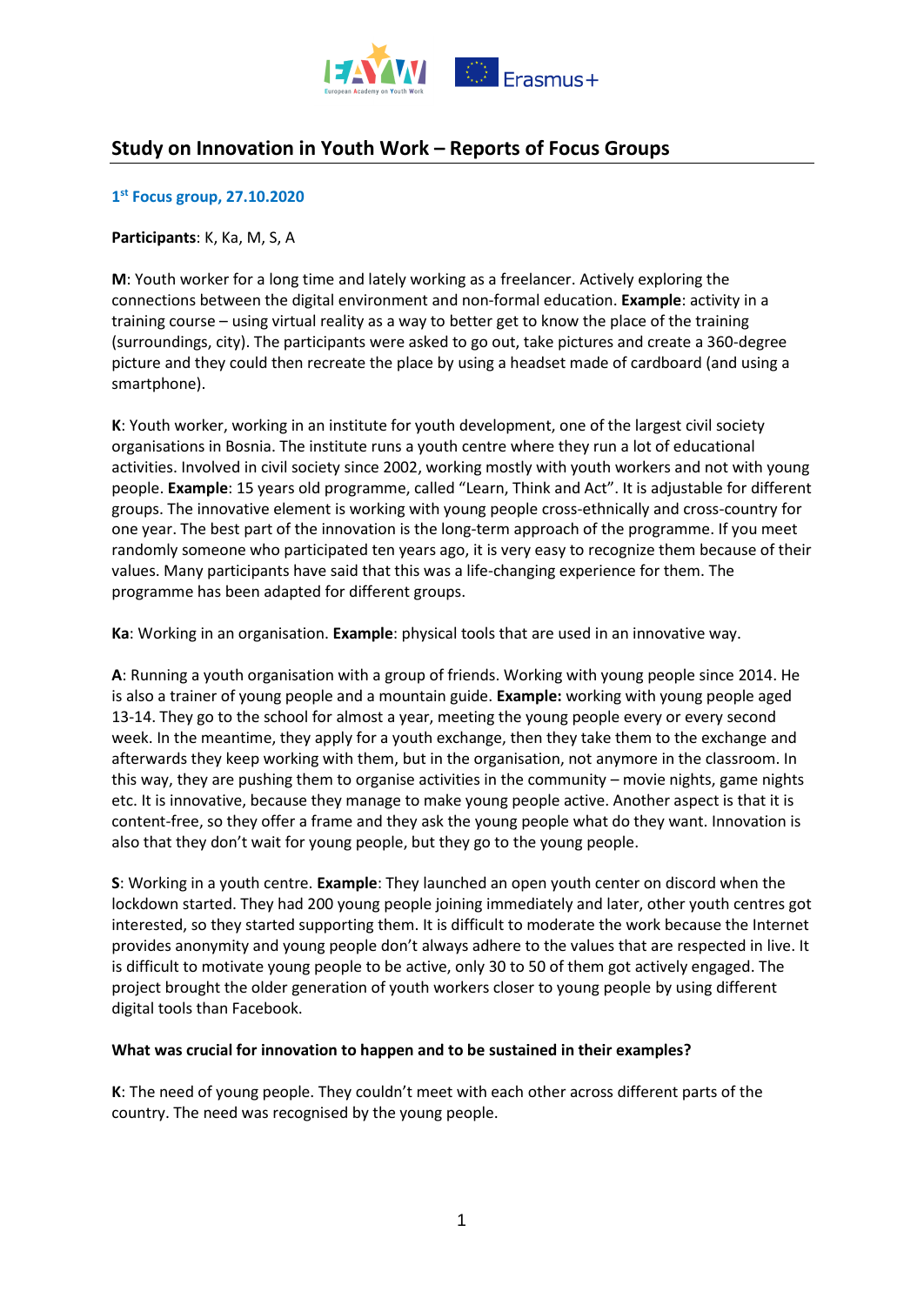

**M**: Innovator-driven. The trainers wanted to show to the participants something new that they didn't know. It's also part of the wider culture of youth work of sharing. What was also crucial was the provision of technology – headsets from the side of the National Agency.

**A**: The intervention of the teacher, who said we should do something more. The teacher contacted the youth centre. The parents, principle and other teachers supported the process, once there was an initiative coming from one person. The teacher is the main innovator.

**Ka**: Innovation brought by a young person who brought the blocks to the playground. She was thinking that there were probably families who didn't have access to the playground. Another factor was the lack of resources and possibilities.

**S:** In our case, without Covid-19 and the lockdown, it wouldn't have happened. But we immediately saw the necessity to make youth workers and communication still available for the youngsters. It was more important than ever to not lose the connection, because in those uncertain times with many sudden changes, there was a real threat of having some youngsters fade away. And to do that, it was crucial that the youth workers adapted and took a step towards youngsters and went into their space of "usual habitat". Of course, there were many youngsters for whom the platform was as new as it was to the youth workers, but the "regulars" were more than helpful to get them settled in. It was a little bit unexpected, since we didn't expect to get nationwide attention, but it was interesting to see strangers become friends, thus to this day they actively communicate on the server. SEP!

# **Participants rank all factors from 1 to 5 according to their importance. Facilitators provide a brief overview of the results. What other comments do you have about the composition and ranking of the factors?**

**A**: Organisations that are the most innovative are led by a man or woman who is extraordinary.

**Ka**: It should still be a person who is ready to listen to young people.

**K**: Today it's also about influencing young people. Today, there are too many important people for young people. Being an influencer in the youth field.

**Ka**: That person must be ready to fight bureaucracy.

**K**: The director has nothing to do with innovation. He has people who know what is done around, but usually directors don't know what is happening in the youth centre.

**A**: There are probably two different examples. In small organisations, the director needs to be always around and to be the youth worker.

**M**: In the beginning, there should be a stronger leadership. If the organisation survives, then you need to establish a culture of innovation in the organisation. Getting innovative is difficult inside an established body. As the organisation grows, the founders might be against changes, and the initiative might come from young people. If the organisation is not ready for innovation, even a super innovator might be unsuccessful.

**K**: Sometimes, it comes from youth workers, sometimes it's expected from the management. Youth workers would probably say, the best ideas of innovation come from young people. Another question is, who is responsible to bring innovation in youth work? Do we need to have innovation if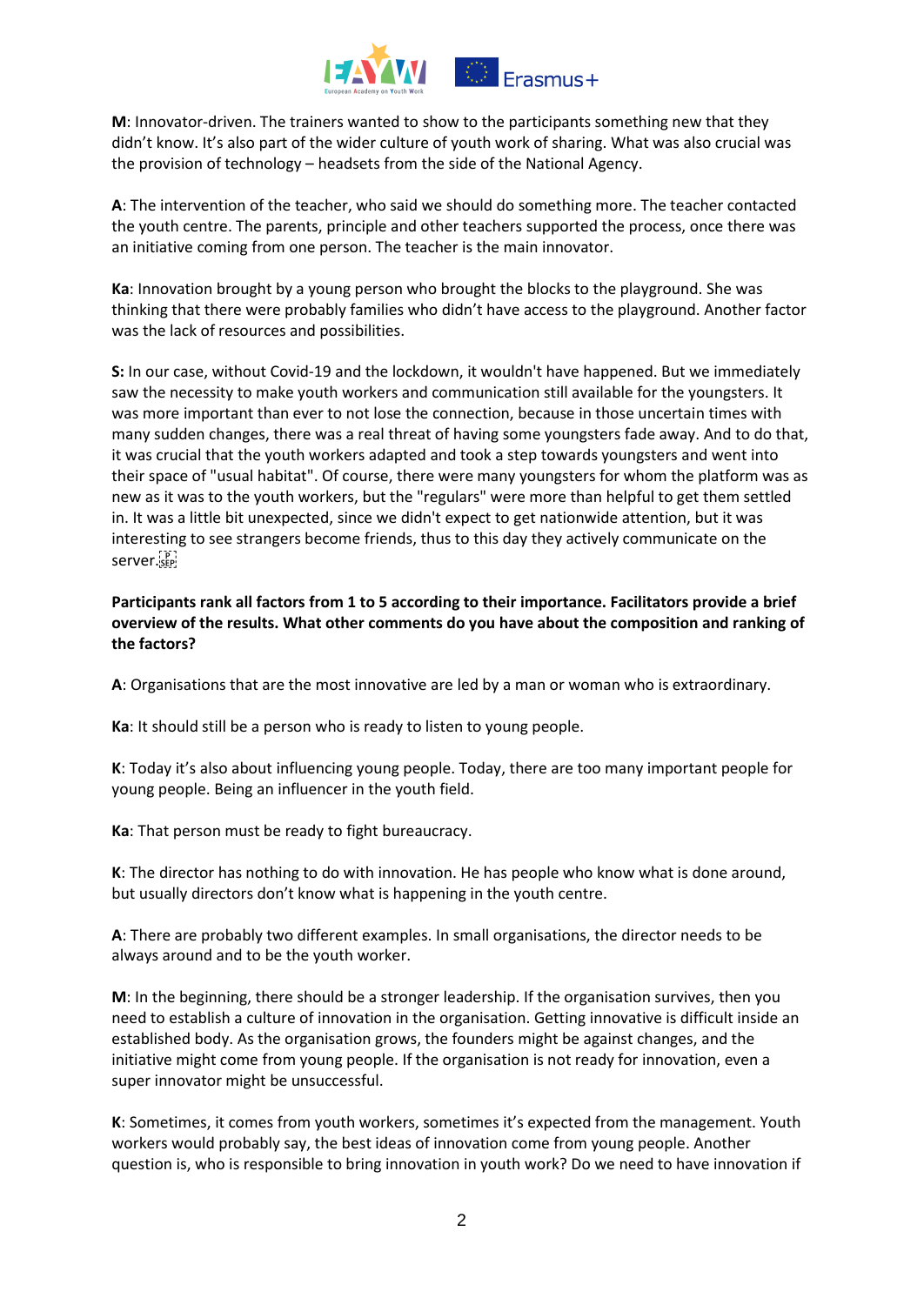

everything goes well and the old-fashioned way is fine? So many times, young people have great ideas and we can't support them. Additionally, organisations are pushed to bring innovation with their calls for funding.

**M**: Building innovation culture, being open to new ideas. There are young people's needs, but there are also youth workers' needs. I don't want to do the same thing over and over again for five years. I need to go out of my comfort zone and prove to myself.

# **Do you have any general comments about the concept of innovation developed as part of this study? Link to jamboard to add comments/proposals for revision.**

**K**: Maybe we should use the word "alternatives" instead of "new" in youth work. Maybe consider using this in the study.

**M**: Intervening in the lives of young people is a bit too much – are we really doing this? At times yes, but sometimes no. I am questioning the aim in the definition. Also, maybe not organisational models but more simply approaches.

**A**: The core purpose of innovation is to better address the needs of young people. Also, what is this "valuable" in the definition? I am maybe missing why innovation. Interconnectedness of different factors is crucial for innovation. If something doesn't happen, then something else won't happen etc.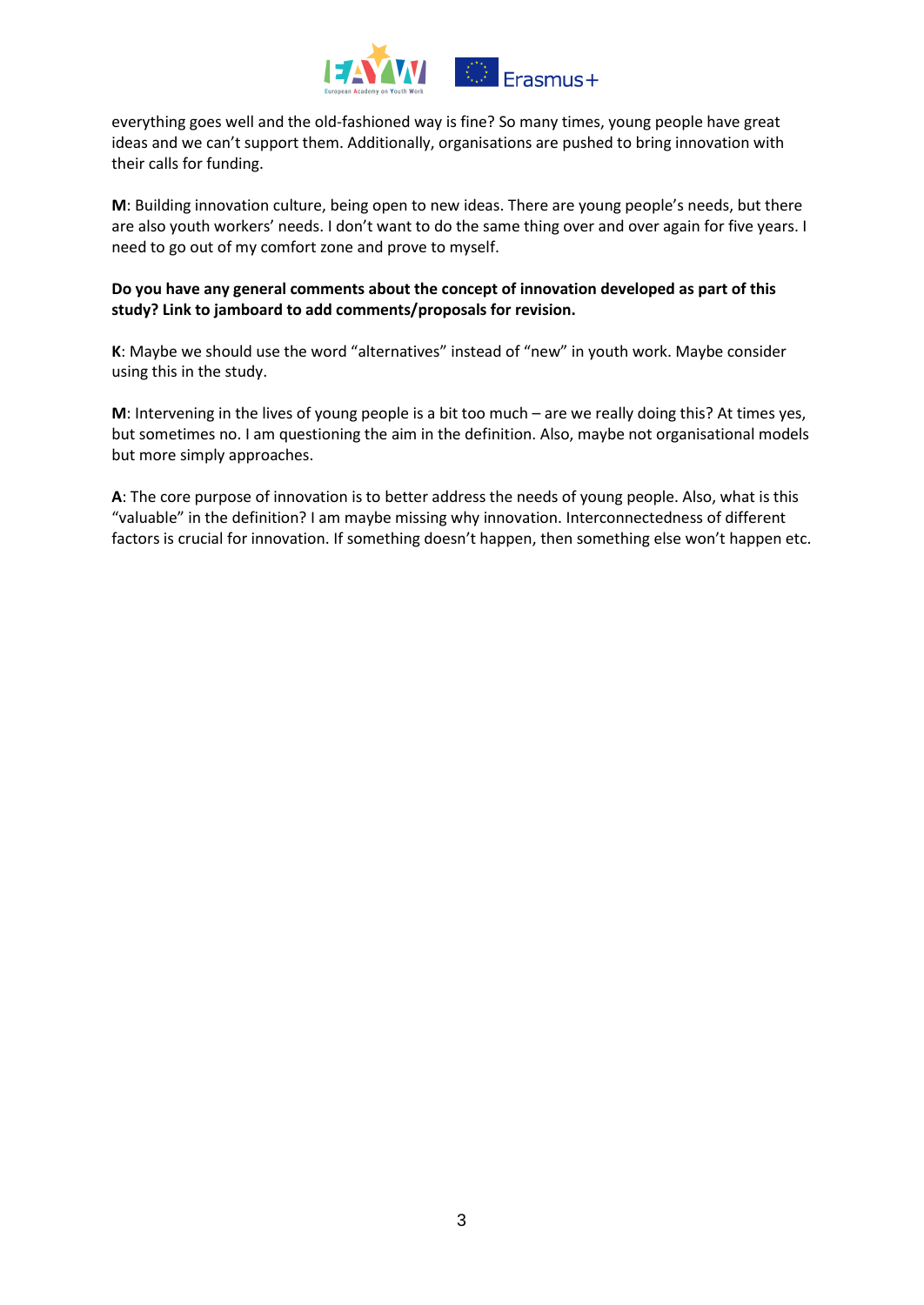

## **2 nd Focus group, 30.10.2020**

## **Participants**: L, E, J, T, A

#### **What was crucial for innovation to happen and to be sustained in their examples?**

**T**: Working for a youth service in Flanders for 3 years now, concentrated on youth culture – musicians, skateboarders, creating spaces. Handing empty spaces (buildings) over to young people. **Example**: They built a house with different spaces representing different aspects of youth culture. In his opinion, it is not so innovative, but it is experimental. The biggest part of the job was convincing people that it is okay to start without knowing where you are going.

**L**: Freelancer in Germany in a youth education center. Focused on historical work, the colonial history of Germany. **Example**: We write the narrative. Colonial history in different European countries and tackling it in European youth work. Strategic partnership project.

**J**: Working for a network with an aim to be an access point for young people in their region of Germany, about Europe and mobility. They are also a Europe Direct information point and a European youth education center. **Example**: Working since 2014 on digital badges as a new way of recognizing learning processes. Always trying to bring it forward and include new target groups. They developed a platform and an app, now they are developing a new platform – Cities of Learning in Europe. They were not happy with Youthpass, so they introduced the badges.

**E**: Working for the municipality of a small town in Finland. 30% of the work is international youth work, it started after taking part in a youth exchange. **Example**: 13 years ago, they started an international club, meeting every week. The goal is to go for an international youth project, and the project being their own idea from the beginning. This is in fact the way it should happen, but E. Does not see that it is always like that, because youth are usually presented with ready-made projects.

**A**: Partnership with a municipality, coordinating a youth centre.

#### **What was crucial for innovation to happen and to be sustained in their examples?**

**T**: Societal innovation is a crucial part in the work they are doing. They start innovating in a project trying to imagine new practices to help change society. The work starts from the interests of young people and forms their ownership of the project. Using the negative context and trying to turn it around – empty spaces in the city given back to the young people. Imagination in a cultural sense – new ways of doing things.

**L**: Transnational friendship and cooperation. Persistence of individuals. Lots of research done. But none of that was crucial for innovation. It was crucial for projects to be realised. So probably these are not the key things for innovation. In their project, it was crucial that activists and activist groups from outside the Erasmus+ structure came and interacted with professionals from inside Erasmus+. Another factor was that a lot of people thought that the work on this topic was needed and was missing, because there was no project that went to the bottom of racist issues. There was a big need for searching for our roots. The need came from youth workers.

**T**: Agreeing, a lot of successes in their project comes from people outside of the field.

**J**: Innovation was inspired by accumulated knowledge from observing the need over time, the need was shown by young people. The approaches were then developed by youth workers. Factors also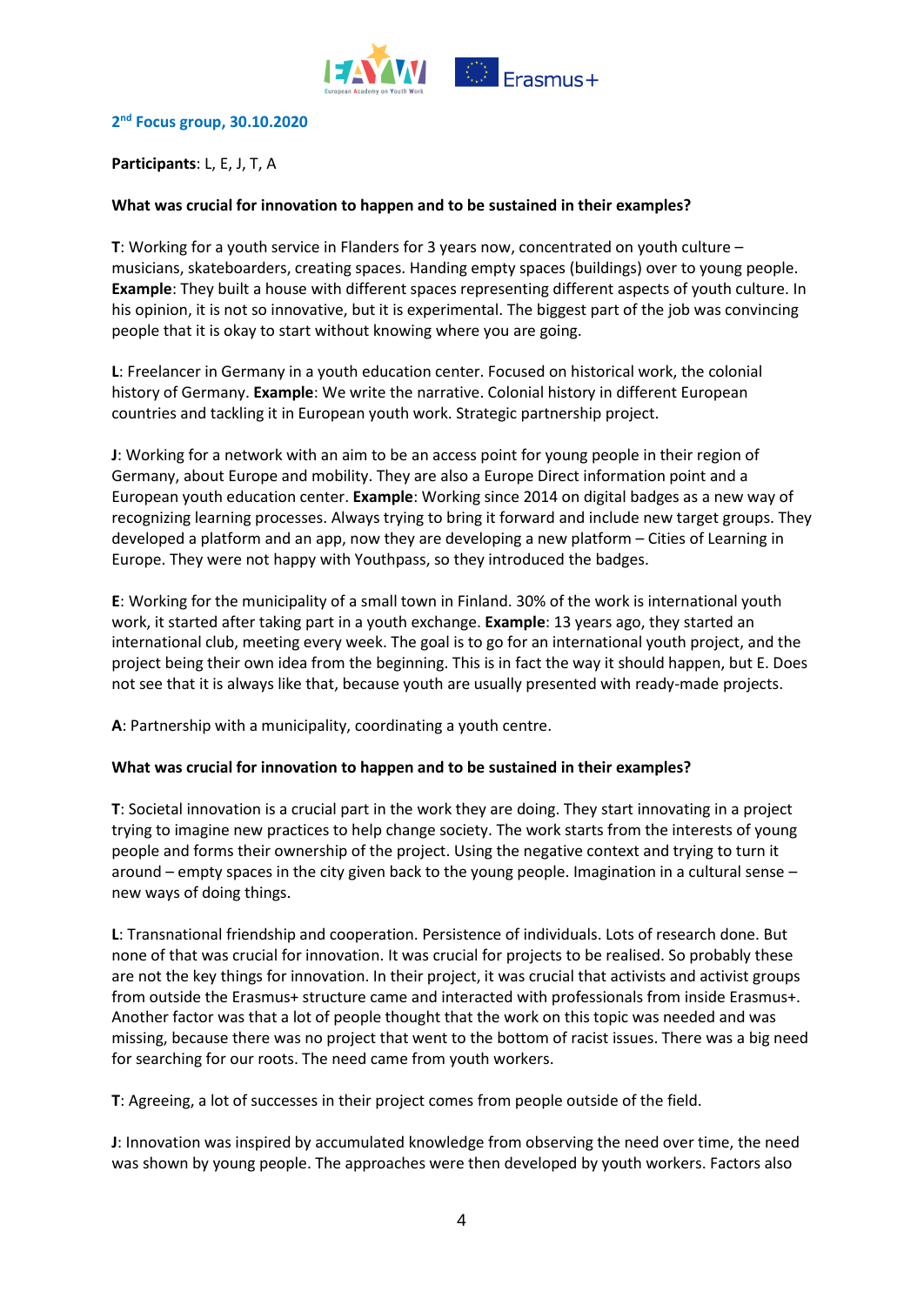

included the available funding schemes. Sustainability came not only from identifying the needs, but also cross-checking with others. Innovation was also learning from people who brought resistance towards the badges.

**T**: Recognition comes from seeing how others replicate the practices in other contexts.

**E**: There was another youth worker who started the process and it would not have been possible without him. "There is a lot of me, a lot has to do with the personal input from me as a youth worker, I am always trying to think out of the box." The boss is very supportive, and this is another factor, there is an atmosphere that supports innovation. The NA is also very supportive, they are not bureaucratic.

**T**: Keeping the politicians out of the process, leaving it to young people. Young people need some kind of free space, and in the best case, youth workers as well, because if you want to do it right, you will do it together and at their tempo.

**L**: There was a lot of support in the application process from the NA before they applied. Now the NA is more rigid. They had a lot of ideas but the NA was very rigid and strict, they wished to have more space for creativity and flexibility. The idea or the need was created in this moment by a small group of youth workers, but then outside people came with different backgrounds – people of color, who now represent about 75% of the team members. Innovation is in the profile of the people implementing the work.

**T**: What we are missing is giving a seat on the table to people who are usually not reached. To succeed, we need a large and diverse community. We should widen it.

## **Participants rank all factors from 1 to 5 according to their importance. Facilitators provide a brief overview of the results. What other comments do you have about the composition and ranking of the factors?**

**J**: Innovation in youth work has a lot to do with the risk of failing. "Having the ideas and identifying needs is not enough, I would also add a kind of safety net." There are a lot of ideas but to turn them into innovation, there needs to be a safe frame of how innovation can work – having funding, supportive colleagues, participants giving you the frame to try new things.

**T**: Giving some freedom, margins to try. Innovation is harder if you need to promise results. In our case we had to convince the politicians that we don't know what we are doing, but it will be great. We need to have more possibilities, have freedom and supportive framework. You should expect some form of result, but there is a range of what the result should be. There should be a balance between freedom and specific numbers. You need some form of proof. Results – starting from the needs of young people and then providing a report at the end.

# **Do you have any general comments about the concept of innovation developed as part of this study? Link to jamboard to add comments/proposals for revision.**

**T**: The link with society and social change is missing a bit.

**J**: Is "intervening" the right word? Isn't it also about intervening for the benefit of young people? What is missing is the benefit, the interest of young people.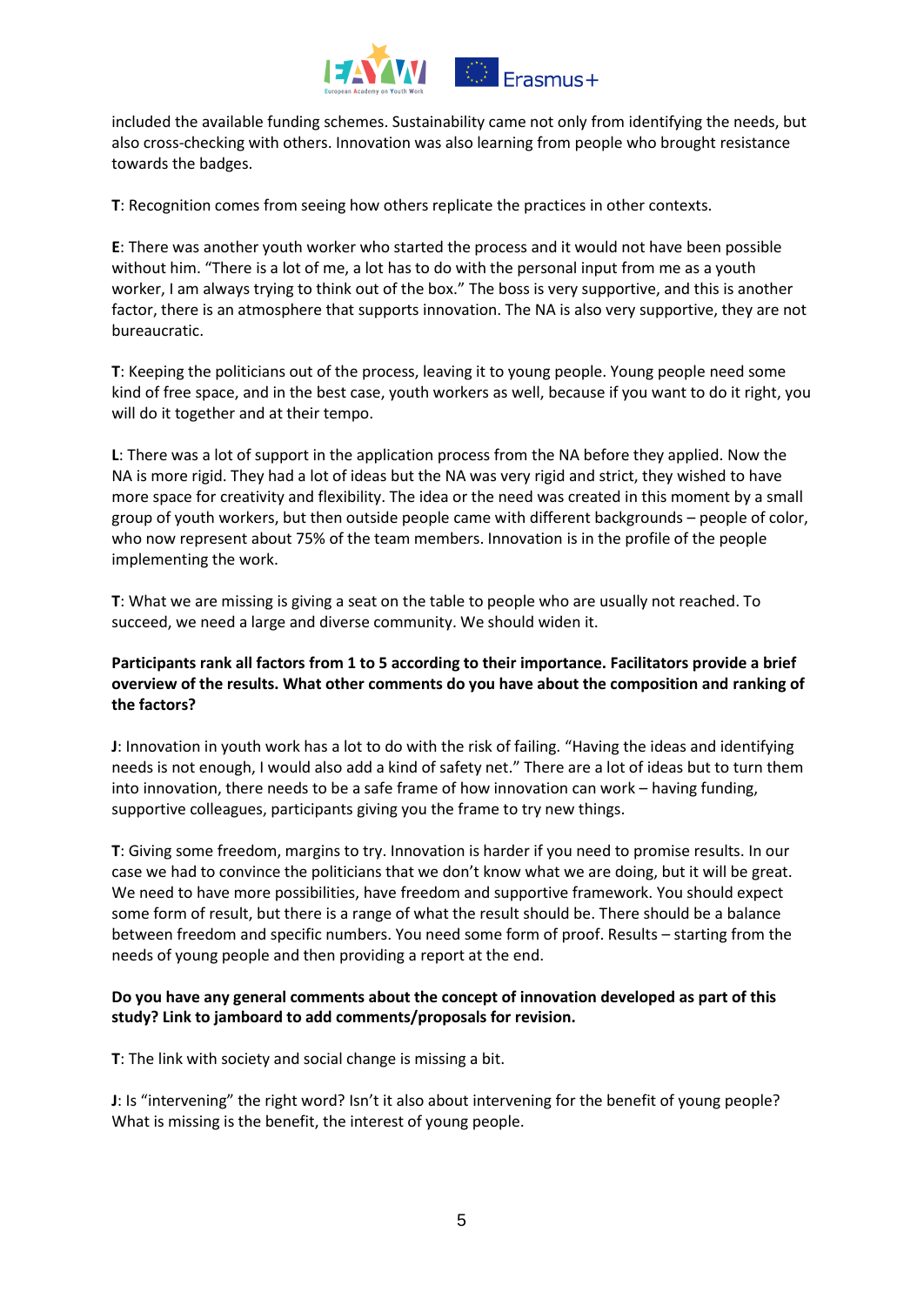

#### **3 rd Focus group, 03.11.2020**

## **Participants**: G, B, W, S, M, M, I

**B:** Living in Denmark, working in Sweden. Creative initiatives focused on design, arts, etc. They are an NGO funded by the municipality. **Example**: On organisational level. They always worked on grassroots level. Since last year, they have tried to stress the idea of participatory culture, letting other people take and run initiatives in a format that they like. They have about 30 - 35 initiatives, mostly run by young people, some successful, some are catastrophes.

**G**: Founder of an NGO. **Example**: They have developed social innovation t-guides. Young people are hired to train seniors on ICT. They have worked with 25 in Sweden and they have trained about 300 young immigrants and taught about 10000 seniors.

**W**: From Belgium, small youth organisation, using art as a tool to express themselves. **Example**: Music on wheels, mobile recording studio. Focused on vulnerable youth for whom it is difficult to go to their organisation. They visit them where they live and record music together. Also doing an international project. It is based on a known mobile school idea, just adapted to music.

**M**: Coming from Bosnia, working for a local NGO, working on prevention of addiction, trying to take a more creative approach instead of just presentations. **Example**: Intercity theatre project, collecting young people from different towns to a seven-day camp in Sarajevo. It is a project where they can learn about acting and do theatre plays together, but in the meantime, they get information about addiction prevention. The plays can be connected to additions, but also to other relevant youth issues. It is innovative because they involve young people from different towns to do one play, and then it is replicated in each town.

**I**: From the Netherlands, working for an organisation in a small city. **Example**: They have many volunteers and they organise activities themselves. They all start on the same level and the organisation supports them on the way. There is also a youth centre where they can organise activities and are being coached.

**M**: Working as a training manager for a regional network seated in Bosnia. **Example**: Making synergies of approaches from different sectors and mixing them with youth work. One example is design thinking from the entrepreneurship field that is used in project design and training development. Another example is the Hero's journey from literature and film, which they combine with mentorship in youth work. Another example is digital youth work, adapting digital tools and different apps that are not primarily used in youth work, but are turned into methods for their own needs. The last example is using social innovation of young people for reconciliation in the Balkans.

**S**: Coming from Sweden, based on a camp, coming from a small "dysfunctional" organisation. Very ambitious with Erasmus+ and ESC. Not sure why they were chosen, not really a youth worker, not sure what is new and innovative. **Example**: They live on a farm, secluded from civilization. They share everything and build connections with each other. It often fails, but it is a method that can fail sometimes. Youth need chaos and in chaos they can be heroes, they can go in and create order. Working in nature, building everything themselves. They were probably chosen by the NA because they use live action role playing games. They have a fantasy land and several times a year they go into these "Lord of the Rings" or "Game of Thrones" lands. It might seem like playing games, but there is a lot there.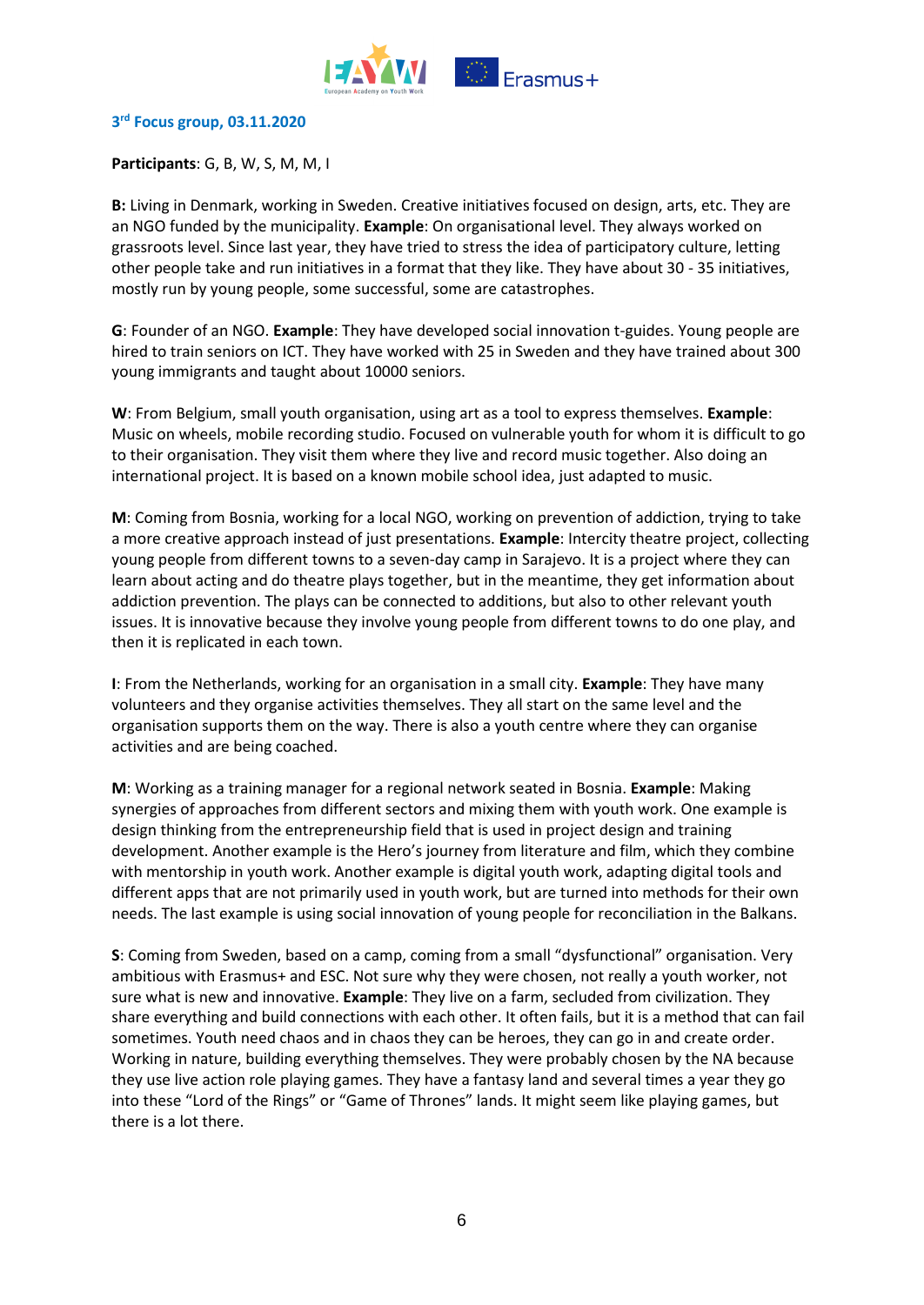

## **What was crucial for innovation to happen and to be sustained in their examples?**

**I:** That all volunteers participate actively.

**G**: The needs are identified.

**S**: Sometimes youth are not aware of their needs. It is a challenge every time to encourage volunteers to be actively involved.

**M**: Youth might not know their needs, but it is more that they are not able to vocalise and frame them.

**G**: It is the youth workers' knowledge that you have to hang out with the youngsters to gain understanding of their needs, to figure out creative ways of identifying the needs.

**M**: In their case, they focused a lot on culture-driven innovation. They are very open and they encourage innovation. In their pool of experts, they have trainers, researchers and innovators, which is not very common. It helps a lot to have this kind of approach and management to support their members in the network.

**G**: They have trained the trainers from the group. After one year they could be the leaders. All participants are coming from the organisation, from among themselves.

**S**: He had no clue of the culture of Erasmus+ 6-7 years ago. It was a great learning opportunity and personal development for him as a trainer. Now, this is benefiting the participants. In their case, it is innovator-driven. They are motivated by actually having fun and wanting to achieve something. Often they are even working for free. What helps him to keep motivation is positive feedback from participants.

**M**: Innovation often comes from necessity. In her case, it is individual driven and also culture driven. If you need to present something boring to young people, you need to find a creative way of doing it. Culture is important, to provide you the space to make mistakes and not be fired. When you feel positive feedback from young people, that makes you keep going.

**W**: Opportunity from the organisation to do innovative projects with young people, so it is the cultural argument. They are also process oriented, instead of focused on the product, and this is very important for innovation to take place. It is important that the entire group believes that innovation can happen. That is how innovation can be sustained, also when it gets more difficult.

**B**: They were looking at Internet culture when doing innovation, especially the open source culture. They were trying to find new ways of organising youth activities, beyond the old, democratic ways. People's movements are historically very important, but this is old-fashioned and they had to find new ways of attracting new people. They have a lot in common with the community, which is selforganised, and they have the concept of co-living. They were looking at other groups when thinking of different new participatory approaches.

**G**: Sustainable partnership is also important, so that you are not alone in making social change – since doing social change is a lot of work.

**S**: It is a constant search for reliable partners.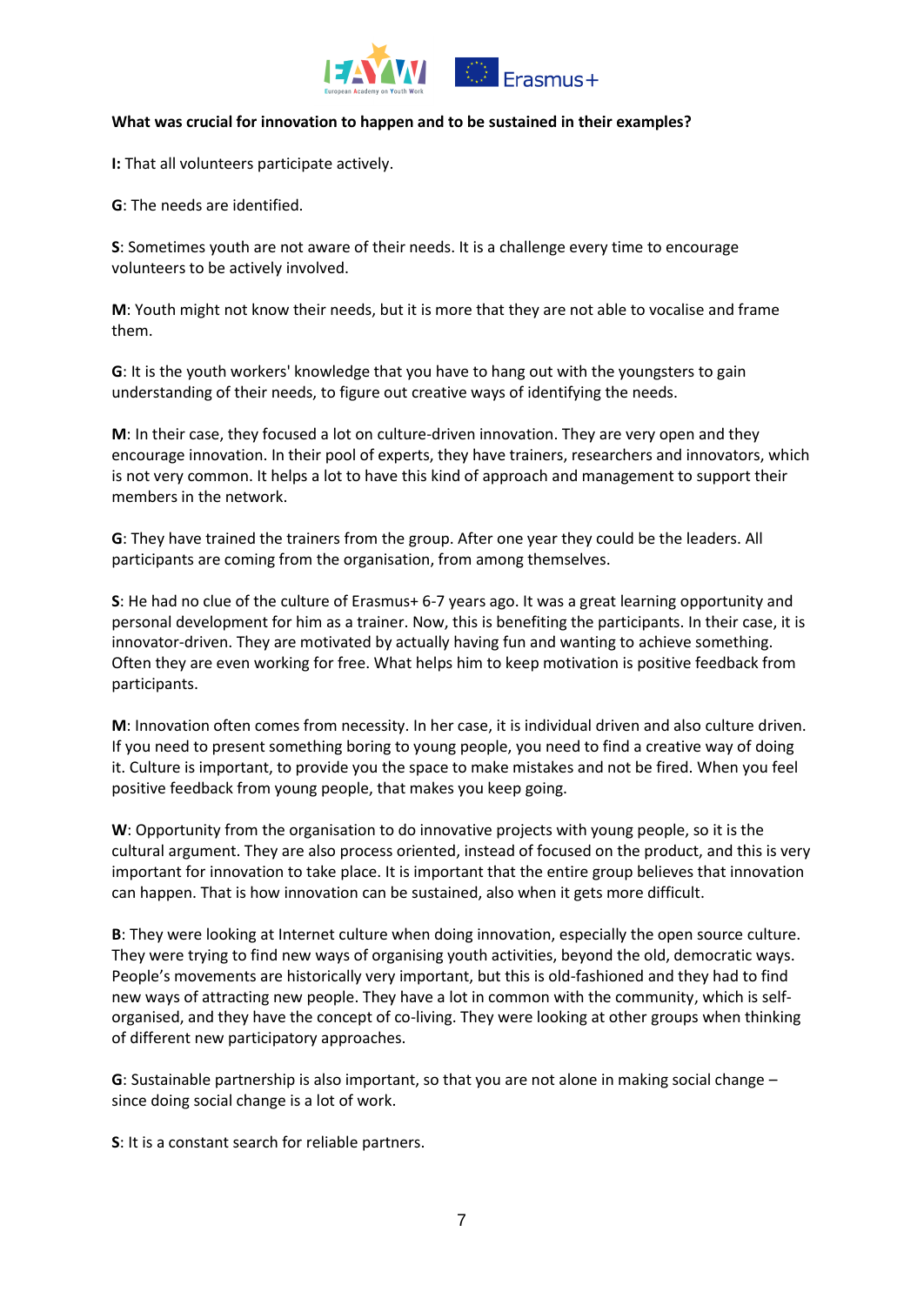

**M**: Innovation should be organic, so that you can keep building it and bringing in new people. It also comes with the open source thing, since it should be a living organism.

**G**: You also need to have "muscles" to keep up and improve what you are doing. You cannot do the same thing and you have to innovate new ways. There is a need to do more to keep up the quality.

**S**: The NA is really demanding to be progressive and seek new ways and new methods, looking for new ideas, hopefully coming bottom-up.

**W**: The eagerness to grow, which drives organisations to be better. They work a lot with disadvantaged young people and for them it is very difficult to participate. Safety in one's life is important to take on challenges. Self-esteem is needed to innovate, because when you innovate you take risks. People might stop in the middle of the innovation process because of the risk of failure. A climate is needed.

**B**: Creating safe rooms, but also challenging rooms, finding the balance to make it safe enough for people to dare but still be challenged.

**S**: As a youth worker, I have a problem with this balance. How much can I demand from participants? I approach young people with great expectation and sometimes young people get scared from too much expectation.

**I**: To feel responsible for the project and to have ownership.

**W**: The structure of the society, the tendencies. For example, if the government decided not to fund youth projects any more. So, it is the climate.

**S**: It is fascinating to have projects in countries that have more conservative governments, and in different social contexts.

## **Do you have any general comments about the concept of innovation developed as part of this study? Link to jamboard to add comments/proposals for revision.**

**S**: What we are looking for is impact. The definition just says "intervening in the lives of young people", but should the definition also express that we are looking for impact?

**G**: You can work in an innovative way or innovative organisation, but that doesn't mean you are creating innovation. Innovation should be something unique.

**B**: Rather good way to frame it. Just a gut feeling. We talk a lot about innovation, but innovation could also be about sustainability.

**G**: Innovation should be about social problems in some way.

**S**: Why do we need to be innovative? Maybe the methods are all out there? There is probably innovation to go back and find old ways of doing things. What's the point of always re-inventing things?

**G**: You have to twist them then, to adapt them.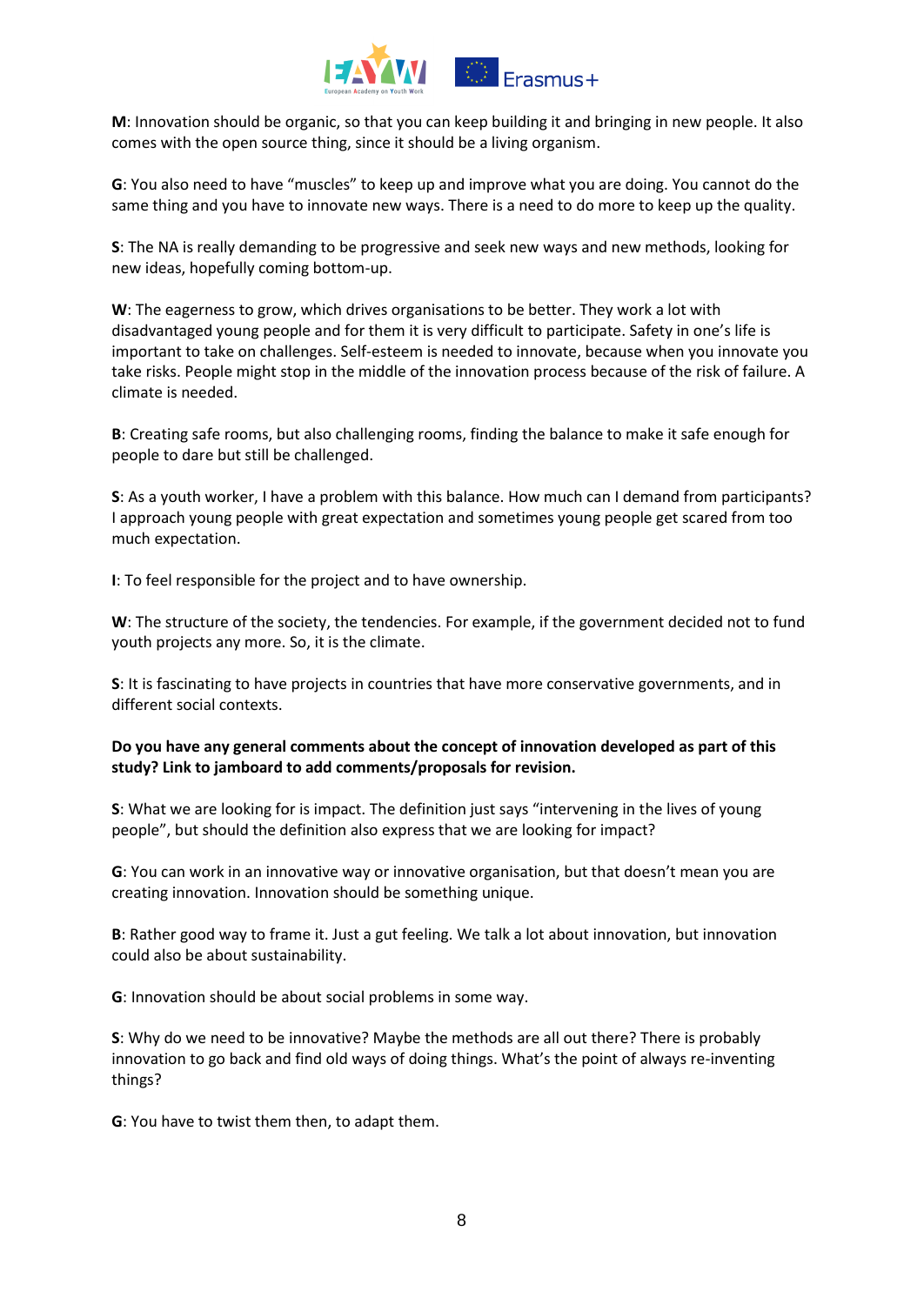

**M**: Whenever we work with this kind of innovation, people say yeah, it's a nice idea, but probably it already exists somewhere. They don't realise that for us, for our context it doesn't exist, and for us it will change something, it will make an impact.

**M**: She likes the definition, but would add that it really depends on the context, taking into consideration the context where the methodology is taking place. About the impact – young people are exposed to many other factors, and it is difficult to say what makes the change in young people's life, the project or something else. That's why it is difficult to measure the impact. So, it depends on the context – the context, target groups should be taken into account.

**S**: Whatever ambition we have as leaders, the participants will always come with a sub-agenda – to have fun, to find a place in the group to be expected, and romance.

**I**: Why should innovation have the potential to be used in other fields?

**G**: Should it be also about learning something new? Also, evaluation, that it needs to be evaluated.

**M**: Iteration – trying new things, failing or succeeding, learning from that, going back etc.

**S**: Accept feedback, and be aware of the feedback you are receiving, and from there re-evaluating your approach.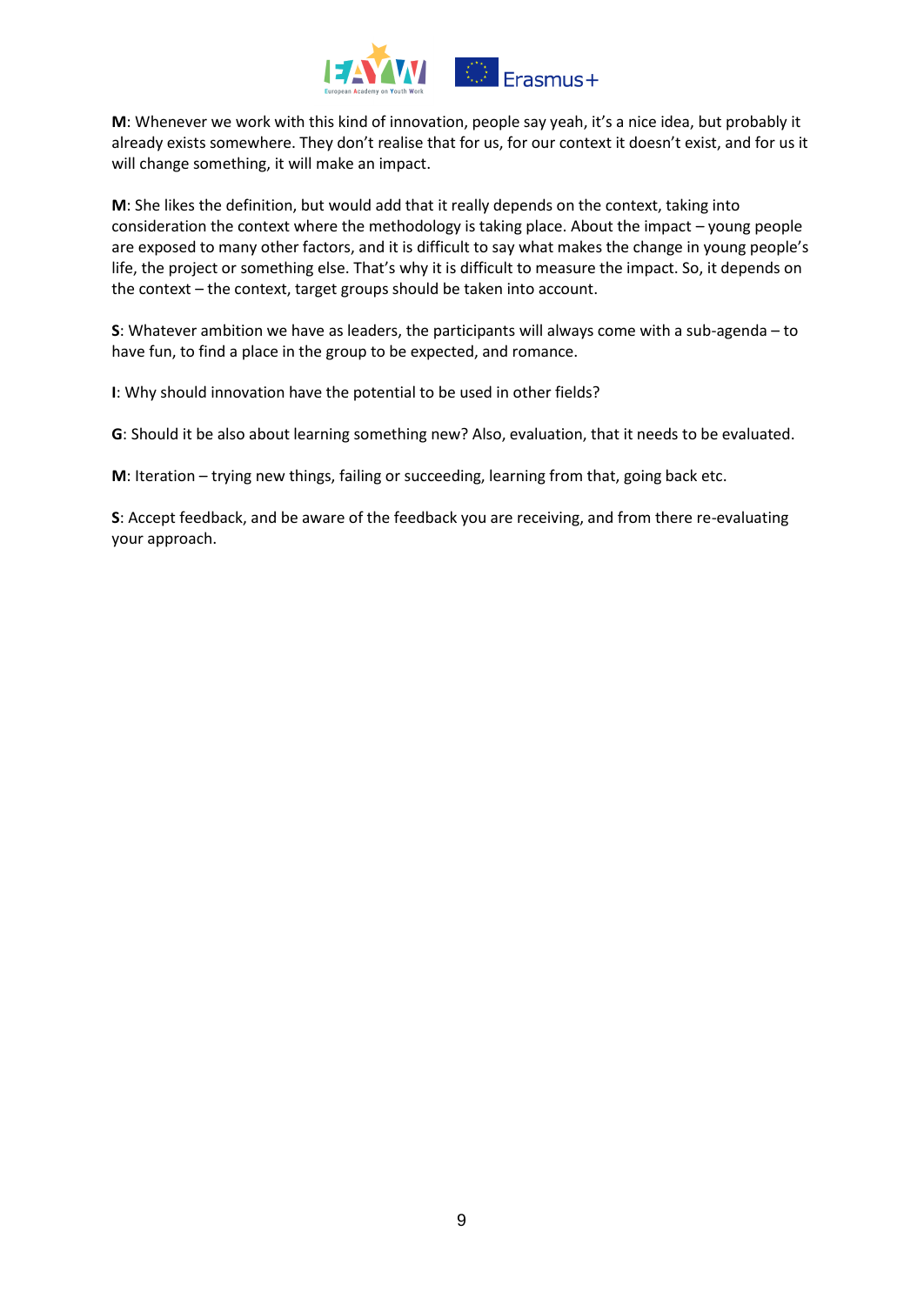

#### **4 th Focus group, 05.11.2020**

## **Participants**: S, K, M, A, J

**S**: Coming from Estonia, a sports psychologist, also working for an NGO. **Example**: Sport intervention programme for youth at risk. Kids and young adults play football and through sports, they teach life skills – self-management skills, communication, resolving conflicts etc.

**J**: Director of an organisation based in Germany. YEPP Europe Network of marginalised communities and youth organisations from 19 countries, focuses on youth and youth empowerment. Runs capacity building programmes. **Example**: "Welcomeship" programme, creating a welcome culture and entrepreneurship designed for migrants and refugees. Erasmus+ partnership involving seven countries, learning model for community-based entrepreneurship to foster inclusion in the communities and to reposition young migrants and refugees from passive victims to active members.

**M**: Working in a foundation in Finland. Responsible councilor in a culture house. Working in the mental health field, the foundation has 5 culture houses all over Finland. **Example**: Guided functional peer support. Mental health rehabilitators are running the activities, and they work as support. They use different creative methods, arts and culture. The goal is to reduce stigmatisation related to mental health.

**A**: Comes from Italy, working in the field of youth work since 1998. Started an NGO and has led an international network since 2008. Representing both local and international organisations. The aim is to promote the development of young people. **Example**: Youth work needs to get engaged with other sectors, particularly with the entrepreneurial sector. They created a new model of youth worker, taking competencies of an entrepreneur. They think that youth workers sometimes fail because they don't get competences from other fields. Another example is "Get addicted with sport values", aimed at supporting youth workers to work with youngsters to prevent any kind of addictions. Starting with kids, involving teachers, parents and coaches.

**K**: From Sweden, founder and director of an NGO, doing different things to empower young people – entrepreneurship, escape rooms etc. **Example**: A way for including young people that are usually not involved in entrepreneurship activities, to reach the people who are usually at the back of the class. They collect dreams from the class pupils and someone else is fulfilling the dream of another person. When the dream is fulfilled, they are asked if they want to do the same for someone else. The method is now developed in a Strategic Partnership.

#### **What was crucial for innovation to happen and to be sustained in their examples?**

**K:** It was first crucial to see a need. They saw in other programmes that they did not manage to involve the people they wanted to involve. It is hard to come up with innovation if you don't have experience in the field.

**S**: They managed to start off with the programme because they got a request from the government, and the request came from a need of young people – there were not many interventions and there was space for intervention that was not available, so it was a context-driven factor.

**A**: For sure, the project was first context driven, because it came from a need that is observed concerning society that is changing, where young people are more exposed to opportunities but they do not know how to catch them. On the other hand, it could also be on the side of the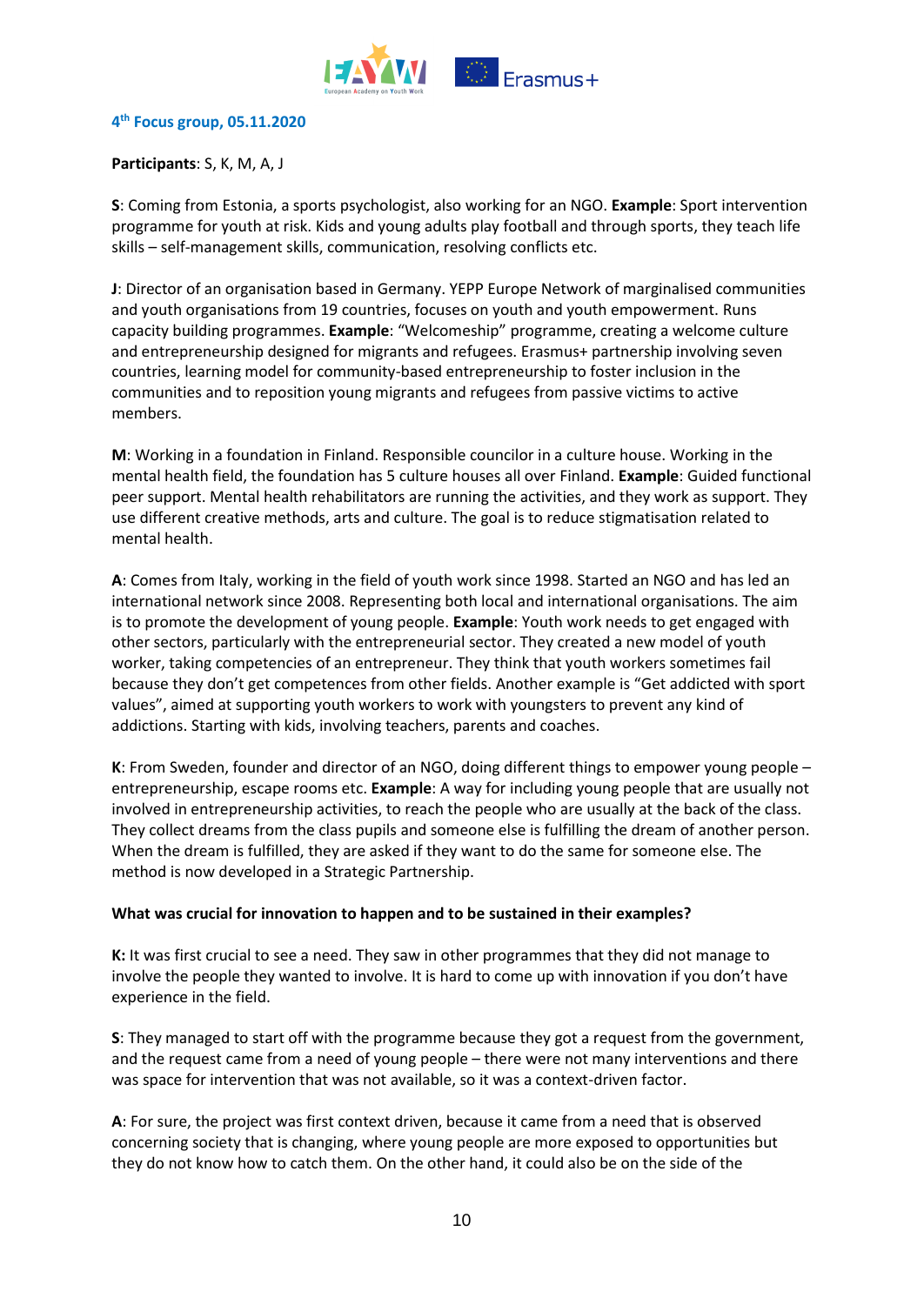

organisational culture, because youth work is changing mentality. Many youth workers have their own structure. Or it could be all of these factors interconnected with each other.

**J**: It was clearly context-driven in the first place, a response to a situation of social exclusion, stigmatisation etc. What we wanted to achieve is that young people go through this programme and develop entrepreneurial ideas. The group did not only include migrants and refugees, but also other local young people. It was about community-based entrepreneurship, it started with a situational analysis of the community, and to base the entrepreneurial ideas of young people on the needs that exist in the community. The activities were done with stakeholders from different other fields, and this element was important.

**M**: They have needs in their environment, and they wanted to reduce stigmatisation. They started empowering the cultural network in their community to fight against the problems. They wanted to change, to fight against the problem.

## **Do you have any general comments about the concept of innovation developed as part of this study? Link to jamboard to add comments/proposals for revision.**

**J**: The notion of scalability is very important, and maybe it could be emphasized a bit more - the potential to be used by others in the field. This is a strategic element of innovation; it should be designed in a way that many people can use it afterwards. Often, results in Erasmus+ projects, for example, are made available for others to use, but nobody really knows about them. It is important because often, innovation ends up on a shelf. From the very beginning, it needs to be part of the strategy, how we can bring it closer to as many organisations and people as possible.

**A**: It has to be visible and recognized. We have a lot of tools, but sometimes we create new tools when there are some that are already there. Probably it is not up to us but there should be a way to make them visible and to be really recognized. The existing platforms for projects are not enough and sometimes we lose a lot of time for things that are already created and running. There are a lot of similar things, so one could start with something that is already available and then add innovation to it.

**K**: It's quite comprehensive, not much to add, just to reinforce the aspect of scalability.

**J**: Sometimes, I also feel it should not be an end of itself. Sometimes, organisations are doing fantastic jobs and they should keep doing what they are doing, instead of trying to think of designing something that is innovative. It is quite well explained in the definition that is not just about that, about doing new things.

**K**: In Sweden, we have this big fund, and a criterium for applying for support is that it has to be something totally new. But we are already doing great things and there is no support to keep up what we are doing.

Note by **Federica**: It is also important how donors define innovation, when they ask for innovation. Also, innovation takes a long time to develop, and youth projects are often not funded for so long.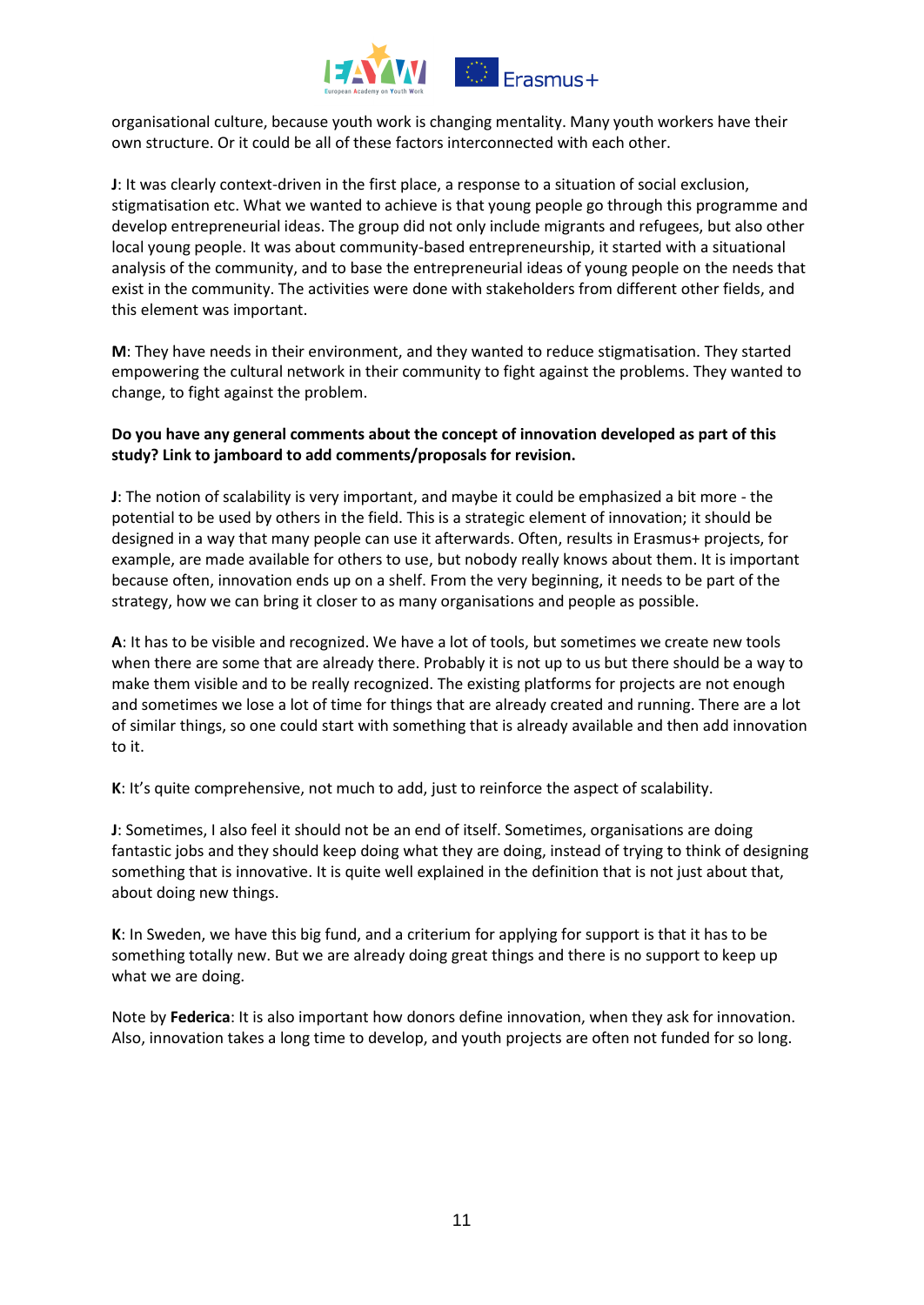

## **5 th Focus group, 05.11.2020**

## **Participants**: J, K, K

**J**: From Portugal, president of an NGO for social economy. Based in a small village, which has the usual obstacles and challenges of a small place. Their role is to support developments in many areas, working with the municipality, trying to focus the work on the main issues that the community struggles with. Youth work is the most important part of their work. **Example**: A big project built on innovation in youth work. The objective is to build a growing community, going a bit deeper, moving from the concept to the practical level – a local educational ecosystem. They created a network of all organisations in the village – business, public institutions, youth, craftworkers etc. The network is a "Spark" community that can be used for education: Every time teachers need to teach a class, they can do it in an institution that works in that field. Because young people don't have knowledge of the place where they are living. So, the community supports the education of young people, so that they can be part of the community.

**K**: Living in Belgium, working for a youth NGO that is active in big cities in Flanders. Active in more difficult parts of the cities. They are not only focused on youth work and free time activities, but also mix with other domains that are important for young people – education, culture, welfare etc. Used to work for the NA in Flanders. They are a city lab, a lab where many difficult things can be started. **Example**: Working cross-sectoral, and this is where a lot of innovative projects begin. Active in competence-based youth work, convinced that people are learning in youth work, and they try to prove the impact. Another example is a multimedia tool that youth can use to take pictures of public spaces and then express their feelings on how they feel in their neighborhood. Also a project with education – young people that have a hard time to go to school, who study part-time. They also give them volunteering possibilities.

**K**: From Ljubljana, leading an organisation that has four youth centers, a mobile youth center, street workers and other programmes. **Example**: Making a mobile youth centre from an old bus. There is a strategy about youth work and they have the possibility to discuss with policy makers in the city. They heard in a meeting that 17 buses will be trashed and they asked if they can get one bus to create a mobile youth centere with young people, because there are not enough spaces for young people in Ljubljana. They delivered only mentorship to the young people. They had an open call, selected 14 young people and researched what they are missing in the city. Then they discussed how they can make a place to hang out from the old bus.

## **What was crucial for innovation to happen and to be sustained in their examples?**

**K**: All factors were important. The idea itself was really important, there was a lot of passion around it. The second important element was the participatory element of leadership. The process of working together is more important than the result itself. They had the trust that results will come. Really important was also that they created partnerships with very different stakeholders. On the one hand, they are a small youth NGO, on the other hand, there was a big public transportation company, and also partners from the creative industry. The knowledge that they brought from the youth field was very important, because they focused on the process and on the values. Resources were also important for this innovation: financial support from the municipality. And that the municipality also understood the need that the project addressed, the lack of spaces and programmes of young people in some parts of the city.

**K**: The importance of the participative process. It is important that people are involved so that they can keep using it afterwards. There are many examples of innovation that we see people are not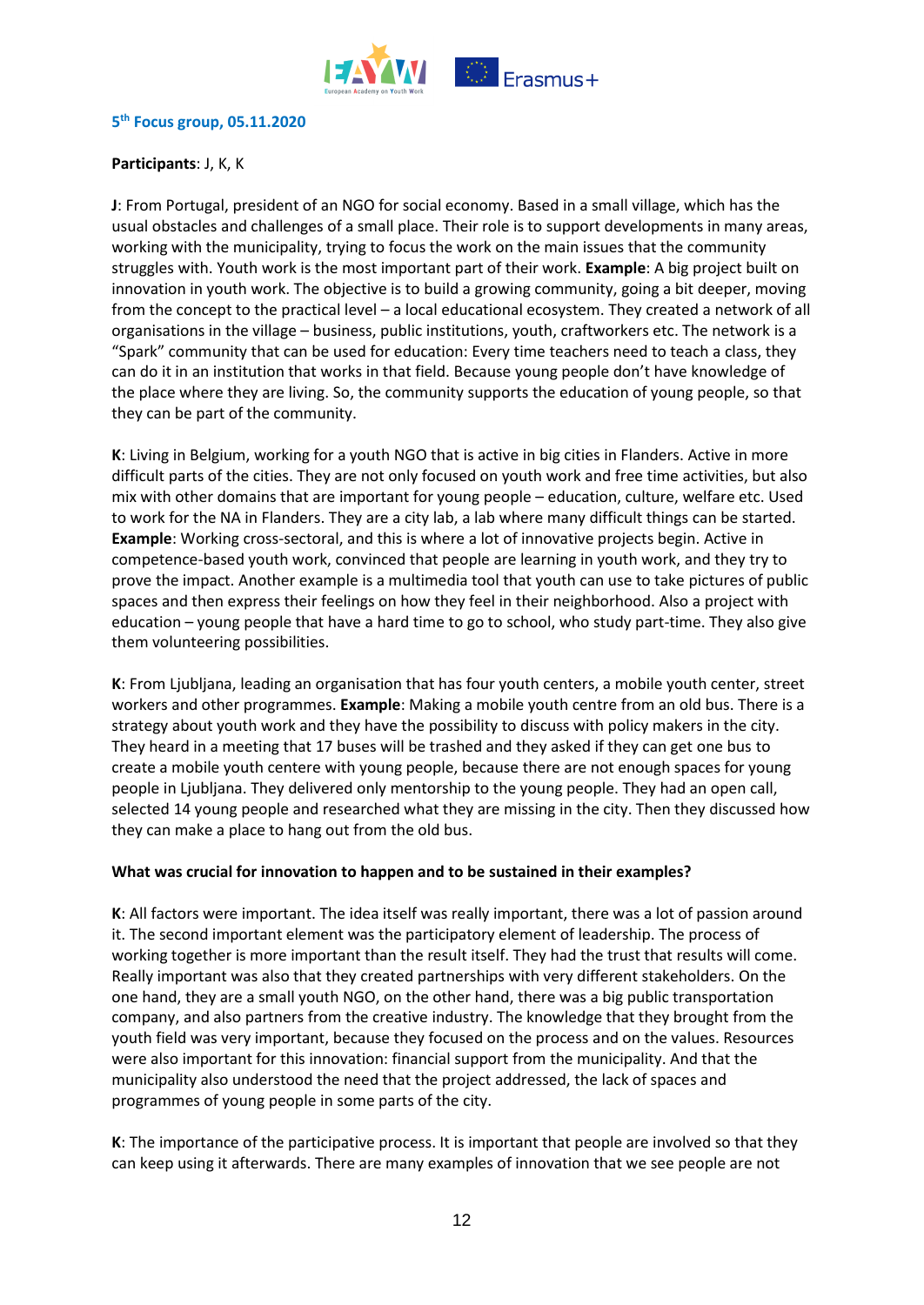

using anymore. Partnerships are also an important aspect for their organisation, especially with organisations coming from different sectors. Finally, there is need for financial support. If you want to develop things and be innovative, you need to have time and pay people, and also to develop the tools. Usually we have money to create the tool, but then the funding stops and you do not have money to keep implementing it. You have to be able to experiment, to have time to reflect and think of which is the next step you need to take. It is also important for us that we are in a city where we see a lot of challenges – when we are challenged, we are motivated to become innovative.

**J**: Concept-driven innovation, if we imagine the things that happen in creative or design thinking processes, sometimes it comes from just one word. In the case of our project it came from one word. Then through participatory approaches, we started from the end, from the brand to go back to how it could be useful. Everything started from the spark. Other factors are the ability and capacity to observe reality and have a picture of what is going on. This continuous diagnosis helps us understand things that do not fit with the tools that are available. The fact that we are independent and outsiders, we can see how we can connect dots. The vision from the outside, as external observers, sometimes brings very good value to find solutions for the problems. So, the contextdriven factors were the most important. Inside the organisation, the work structure is not conventional. From experience we discovered that in a big organisation, as the structure is growing, the amount of energy and money spent on management takes up 35 – 40 percent of the resources. Sometimes it is too much and there is imbalance between resources and impact. We tried to rebuild an organisation that could avoid that amount of effort and money on administration. Everyone starts as a volunteer, and they can work on the ideas that they have. This is culture-driven, since inside the organisation we create an atmosphere, an environment for everyone to be creative. The last factor is about the target group, youth. We always build our projects around three pillars: the things they want, the things they need, and the most pressing troubles of the society.

**K**: For us it is very important that we are innovative. What is preventing innovation is the expectation that the stakeholders that are providing money are asking for results. It is difficult to balance between being innovative and assuring results. In the past, we had more freedom to innovate. Innovation also is something that originates from doing. We innovate to give answers to the challenges young people are facing.

# **Do you have any general comments about the concept of innovation developed as part of this study? Link to jamboard to add comments/proposals for revision.**

**J**: Sometimes, a new methodology or new tools do not make the same thing faster, better, cheaper etc. Sometimes, if a thing is novel, it doesn't mean it is better. I know it is innovation, but it doesn't make sense if it is worse. There should be objectives that show improvement.

**K**: The definition is perfect because it is used within this study, not as an absolute. Agreeing that it should be some kind of improvement. If something is new, it doesn't mean that it is better, so that should be somehow included in the definition.

**J**: To add "positively" intervening in the lives of young people. To improve the condition of young people, how we can support them to be happy.

**K**: Innovation also has some impact on the rest of the society, not just on young people, so also the community. The quality of life of the local community is improving.

**J**: Sometimes, that wider impact is inevitable – the families and other groups will benefit from it.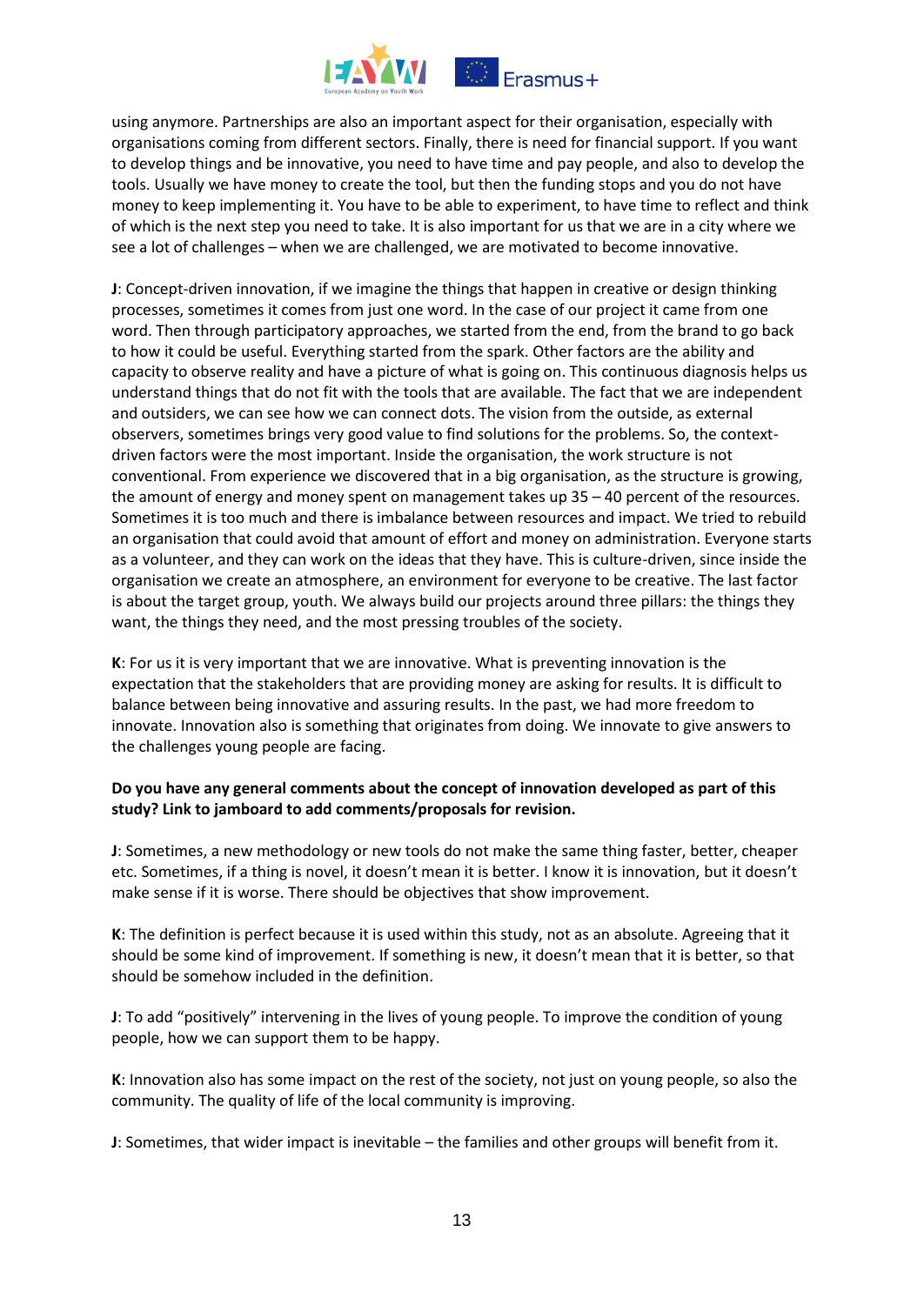

#### **6 th Focus group, 11.11.2020**

## **Participants**: N, Z, C, L

**C**: From Portugal, has been working with the city of Braga for 9 years, managing the youth department. At the moment managing a social innovation centre, focused on generation Y and young people in transition to active life. Working within the network of European Youth Capitals. In 2015, they started a KA2 project, a quality label for youth friendly cities. New concept "impact youth work". **Example**: Youth power hubs, impact on young people.

**Z**: Lives in Lithuania, background in youth work, but not calling himself a youth worker. Still doing activities with youth in the neighborhood, programme management, encouraging cooperation with schools on volunteering. **Example**: Board game about community development. In cooperation with young people they created a game on intercultural learning. It's a mixed community.

**N**: From the Netherlands, leading a social enterprise. Extending school out of the school. **Example**: Energy transition, with 200 people they helped to make the transition that the government could not make.

**L**: National coordinator of the Portuguese Red Cross youth department. **Example**: A board game as an educational tool developed in a KA2 project together with young volunteers and youth workers, to raise awareness of social issues.

#### **What was crucial for innovation to happen and to be sustained in their examples?**

**Z:** The context was very important. Working in a very small NGO, there is a lot of flexibility to react to the needs, discover the needs of the community and develop something in a short time. The management is very horizontal and they feel very equal and it's easy to propose new ideas. Another thing is previous knowledge, he had great motivation to develop such a board game because in his neighborhood there are people who cannot communicate with each other.

**N**: The organisational model, as a social enterprise they are fast in their youth work. The structure is horizontal. When the hierarchy is great, it takes youth workers a lot of work and time to implement their ideas. They are also a small organisation. In big organisations, there is not much innovation, they just keep doing the same.

**C**: They do not consider innovation the same as development. The understand innovation as a process that combines three factors: feasibility, visibility, sustainability. Young people do not understand innovation as a process. It should be data and research-based. They also try to prepare the market for the youth field to be prepared. Also working with the young people who would use the innovation. Then social innovation is about knowledge, society and impact. Innovation based on solving problems is very close to social innovation. Promote the access of young people to new technologies to solve problems. Innovation is a result of the alignment of the sectors. You could be problem oriented, development oriented. Social innovation is always driven by solving problems. Organisations that have innovation mindsets are fundamental for innovation to happen. We need organisations that foster this kind of mindset. You need to have feasibility institutes, understand the youth work sector and young people.

**L**: Innovator-driven factors, highlighting the team – youth workers, young people and partner organisations. The team was made of young people, with innovative mindsets, motivated to do things differently. The project was youth-led. Also, the organisational culture of the Red Cross is very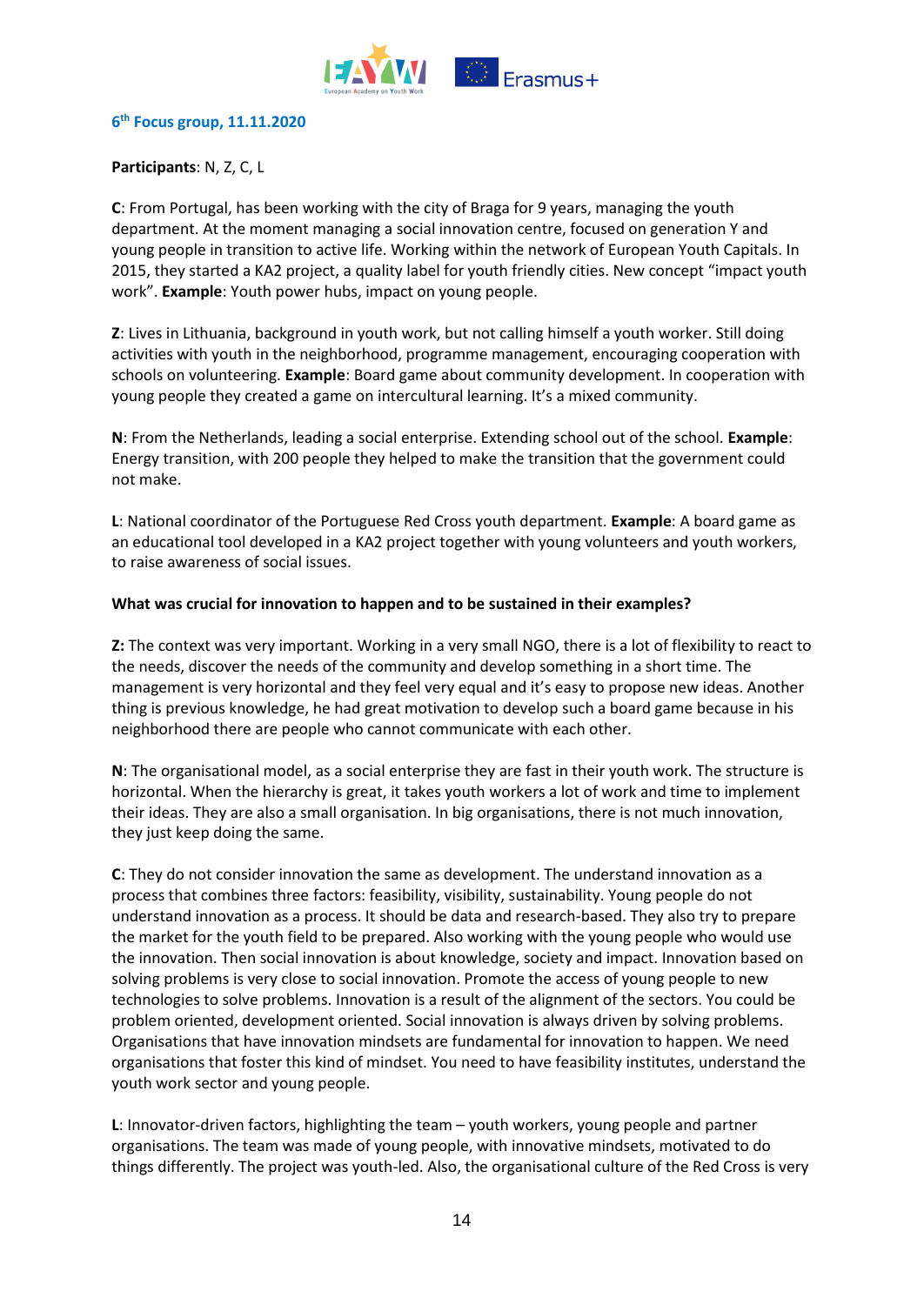

supportive of youth work, open to ideas and new projects, freedom to propose. It was a funded project, which made resources and findings possible. But it was possible, because the Red Cross supported it from the start. The context-based factor is that it came at a time when board games were already fashionable, and that they involved young people from the beginning.

**N**: Their organisation had people in the team who had different backgrounds, not only from the youth work field.

**Z**: The funding scheme, because the creation of the board game was funded by a private donor. They show trust in the organisation and they do not demand clear results. It is easy then to burn money because they can experiment and try out new ideas.

# **Do you have any general comments about the concept of innovation developed as part of this study? Link to jamboard to add comments/proposals for revision.**

**C**: They developed two games, but the question is whether they are available for the young people in Europe or not. For it to be innovation, the market and young people should ask for it. If something is done only with a small specific group, if it does not become a trend, then it is not innovation. Innovation is when something that is developed in a small group is adopted on a national level. The market needs to be behind the innovation, and young people should also request it. "Recognized" is not enough. Otherwise it is just development, not innovation. There is a relation between social innovation and youth work. Everyone talks about innovation, and then you take innovation and you stick it to other things. Innovation is when something is developed that is really needed by young people, and then it is adopted as a policy. For example, when there is a movement for young people to vote when they turn 16, and then the governments accept it.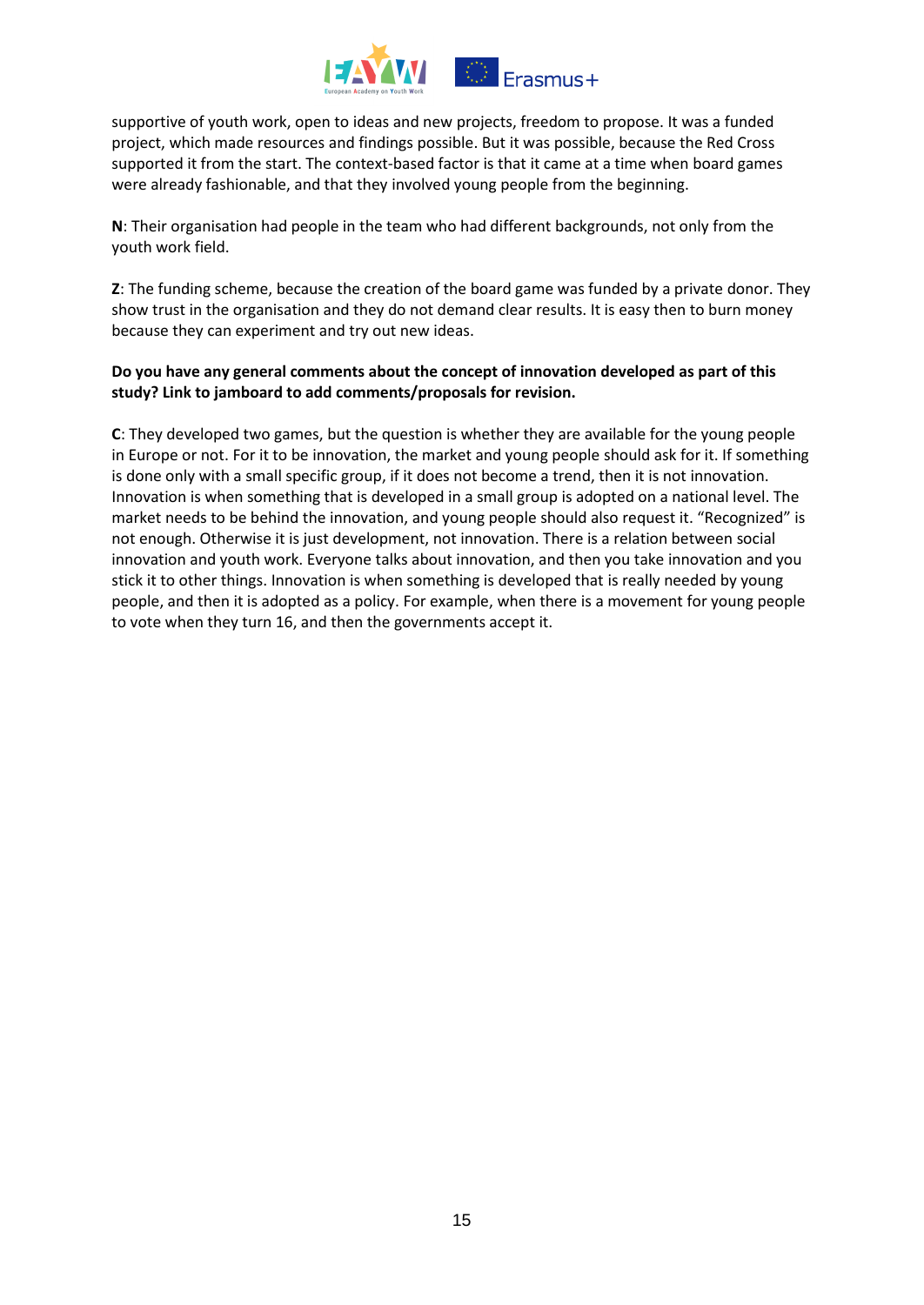

## **7 th Focus group, 13.11.2020**

## **Participants**: S, A, I, E, M

**E:** Living in Germany, working as a deputy director of an association, responsible for the field of inclusion and diversity. Working in international youth work for 15 years. The organisation is working on inclusion, sustainability, contemporary history and human rights. **Example**: Existing for 15 years, model of international criminal court. Simulation on the level of the university, a worldwide activity. Young people meet and for the last part they meet to discuss. The innovation is that they wrote a KA2 project, they developed movies, educational materials and trainings. It is very successful, the page of the project is visited by thousands of people. Now they applied for a follow-up project.

**S**: From Slovenia, working for an NGO, involved in youth work for 12 years, for the last 3 years as a professional youth worker. They work on civic education, youth initiatives, finding a personal mission, also multimedia and gamification. **Example**: This year, they launched an educational escape room, with youth for youth. They worked on human rights through an escape room.

**A**: Coming from Italy. Involved in the youth field for the last 20 years, so quite sensible to changes and new environments and how young people interact not only among each other but also on an intergenerational level. **Example**: Community urban gardening, started through Grundtvig, and in this way emerging new leaders got involved, not to grow vegetables but to "cultivate" people. They invented a name for this called "gardenizer". So, they are also establishing it as a vocational profile. Most are young people, deciding to invest their studies in this, even most of them as volunteers. They are following this process with the support of European programmes.

**M**: From Berlin, working in an association implementing many things, mainly focused on open youth work – youth centres, mobile youth work. Always trying to find new ideas and innovations. **Example**: They were put in a situation at the beginning of the year to try something new – a virtual youth centre. It was challenging but they managed. Also a youth exchange series on music and art.

#### **What was crucial for innovation to happen and to be sustained in their examples?**

**E**: All three groups of factors. The cultural factor is important. They are six people working in the organisation and they keep innovating. This is also supported by their organisation. There is a free spirit in their organisation and whatever they come up with, it will be supported. A very big potential is also the exchange with people coming from different contexts and countries. It is also connected to the innovator-driven factor – the free minded attitude, the free spirit. The context as well – whatever happens in the society connected to their topics of work is something they are working on – providing social change. If I see that my inclusion projects are changing my young people's lives, it keeps me going.

**A**: Innovation comes from the people and from the context, but we have to intervene to make it visible. Because they themselves were not aware that it is innovation. The impact of the context was the continuation of innovation thanks to the impact. The intercultural exchange that is happening – different experiences, ages, subcultures. They did not recognize the potential of what they were doing. You can experiment with something that you cannot try out in society. Everything they are doing counts a lot for the little part of society. At the same time, in the limited space they are trying and testing new social rules. In this case the innovation was started by "community makers".

**M**: We do not create projects to be innovative. We see the youngsters, their needs, and based on that think about how to make it possible to achieve some goals. The music project was to learn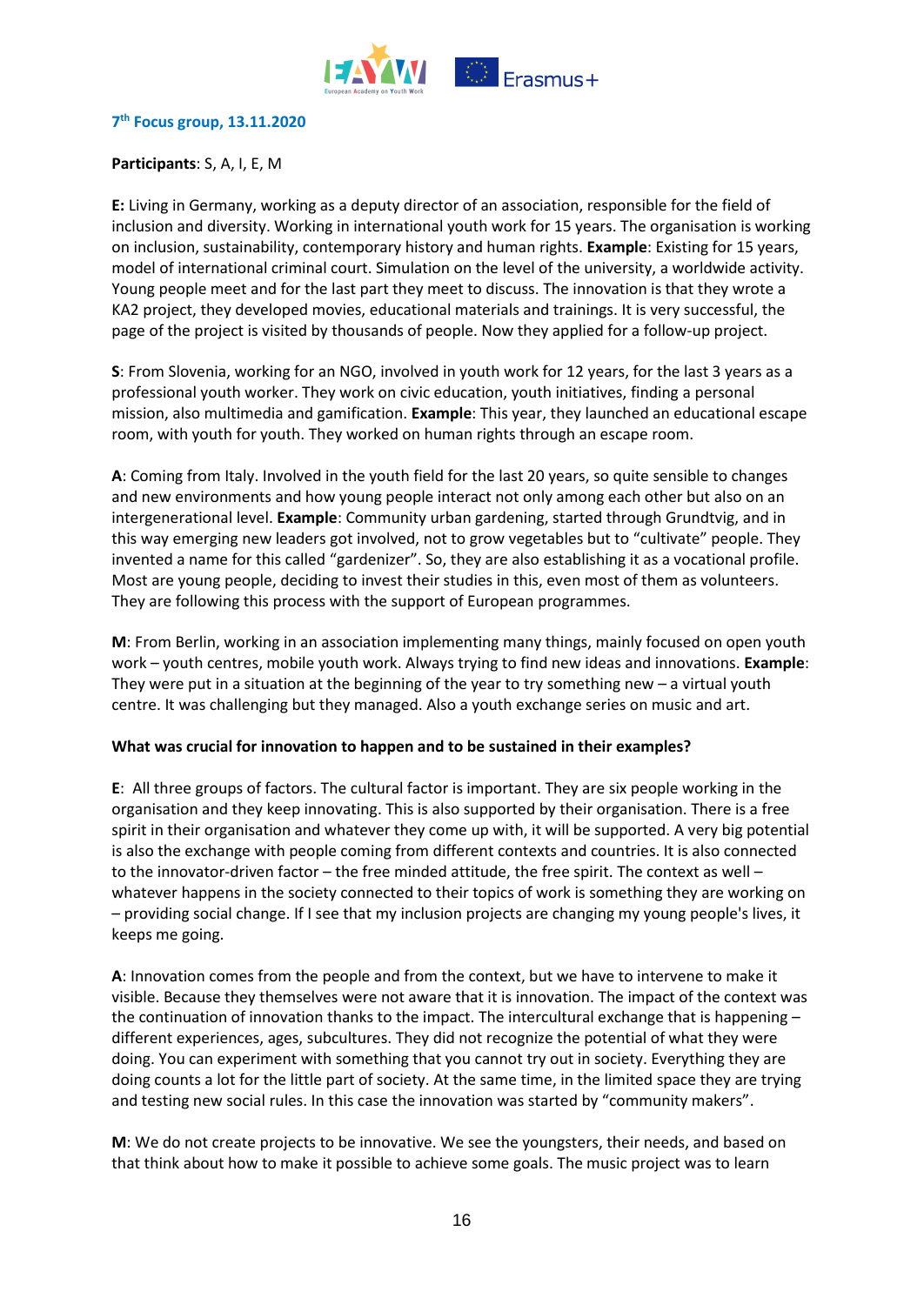

about human rights, not to make music. It was happening together with young people, not made only by the youth workers. So, the young people were not only participants, but also partners in the project. Also, in the youth centre, it is very informal, there is no obligation to come, and for this reason all activities are always developed for the youngsters there. At school, you have to follow some curricula, but for us it is more important that young people make activities for the virtual youth centre. As a leader of the association, I had the financial need to do something. We get funds per working hours with young people. But this is only one part of the story. In our case, the youngsters really want to work together. It is a very poor neighborhood, so for us it was important to keep in contact with them. For this reason, we started to even extend the working time. We tried to do virtual and interactive things. Based on that experience, we created an international virtual youth centre. So there was a need and the relation with the young people got even closer.

**E**: In youth work, we are not thinking about innovation, we think about our job. We are not thinking, oh, what can we innovate?

**S**: In our case, the important thing was that I got an opportunity to play and try, even if I fail. I tried, it was a success and I continued working on it. It also comes from my passion; I am passionate about escape rooms. When I talk about escape rooms, people want to create things together with me. I saw an example of an educational escape room and I saw a conflict between the game and the educational impact, so I decided to work on something like that. I involved young people in the process, choosing the topic with them, creating the room with them. An escape room is also an attractive thing and you get a very wide audience. We chose the topic based on a survey. To sustain it, the importance was to have it recognised it as a good thing, by the local community and the National Agency.

**M**: It is also the support from the donors. If you have the kind of donation that offers you a budget, some free money that you can use, that you can make mistakes, not to get punished. For example, our youth centtr is quite a big one. In 2015, when the migration started, there was a refugee camp in the neighborhood. So we changed the name of the youth centre into "international youth centre" to show a positive approach to working with the refugees as well. This was easy to do without additional funding, but it was important that the municipality was open minded about the idea.

## **Do you have any general comments about the concept of innovation developed as part of this study? Link to jamboard to add comments/proposals for revision.**

**E:** I do not like the word intervening, since it has a negative connotation. Something like "having an impact" is more positive.

**A**: It is not only about intervening in the life of young people, but in terms of empowering them to do something for the community now, not in the future. Politically we keep considering young people as doing something in the future, and we need to speak about them finding their place in the community now.

**E**: Engagement should be part of it – to be engaged, to be active.

Additional input from I in the chat:

The Centre for Career development has existed for 10 years and the biggest lesson that we learned is that innovation is the only way to succed. Our innovation is based on business and a marketing approach to our projects. This means our project is our product. One of the examples is our "Career diary". This is a multifunctional diary, with a set of tools for better understanding and learning